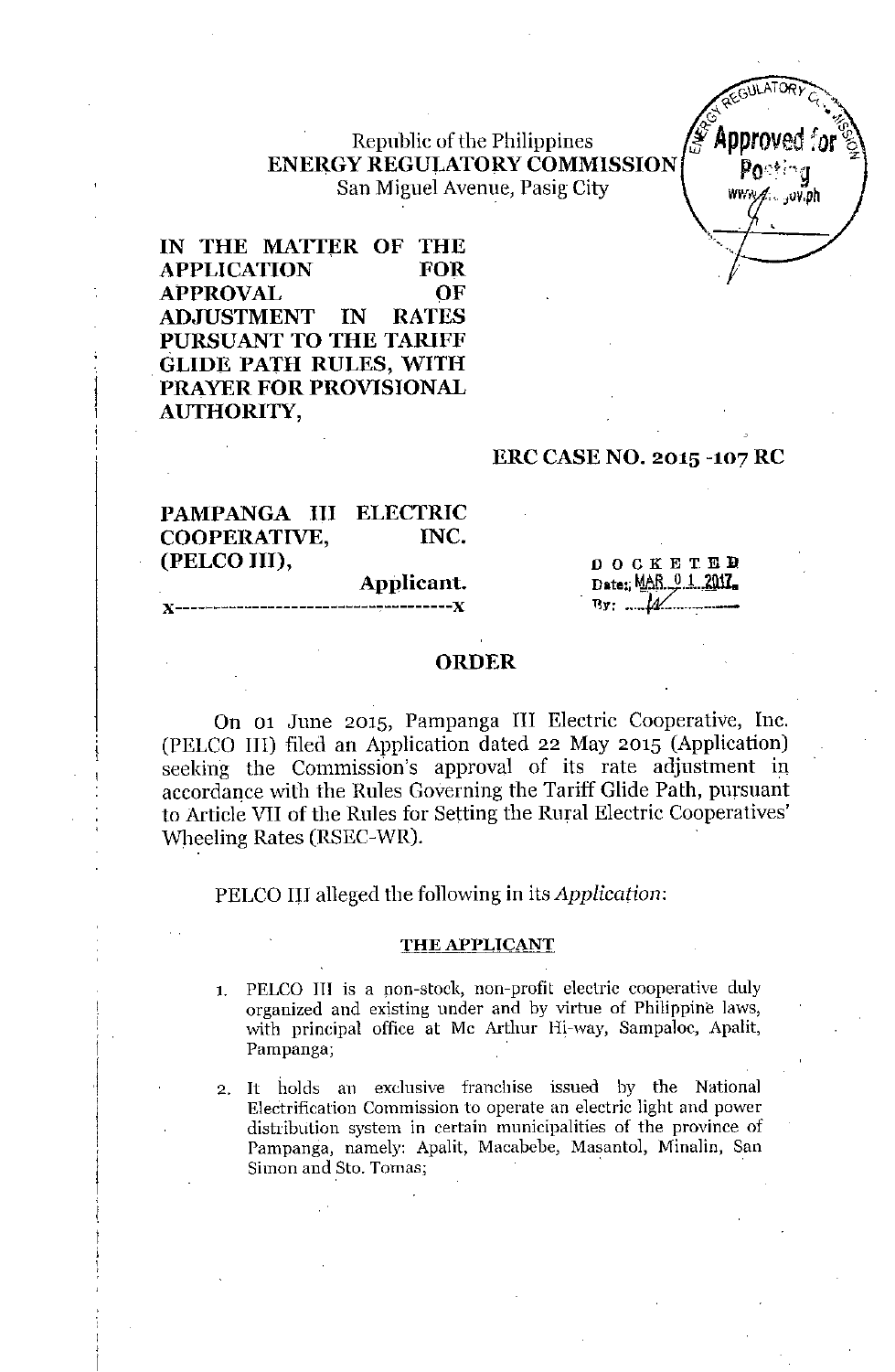1

 $\frac{1}{2}$ 

,<br>|<br>|-

I

### THE ANTECEDENT FACTS

- 3. In 2009, the Honorable Commission promulgated the Rules for Setting the Electric Cooperatives' Wheeling Rates (RSEC-WR);
- 4. The RSEC-WR provided a regulatory framework whereby an Initial Tariff and a Tariff Glide Path shall be developed for each Electric Cooperative (EC) Group for a Regulatory Period;
- 5. On November 8, 2011, PELCO III filed with the Honorable Commission an application for approval of its proposed Initial Tariffs pursuant to the RSEC-WR, docketed as ERC Case No. 2011-'59 RC;
- 6. The Honorable Commission approved PELCO Ill's application in a decision dated March 12, 2012 and docketed on June 13, 2012, granting the cooperative at the end of the transition period, the following initial tariffs on its Distribution, Supply and Metering (DSM) Charges, among others, to wit:

|                               |                     | <b>CUSTOMER TYPE</b>   |                |                          |
|-------------------------------|---------------------|------------------------|----------------|--------------------------|
| <b>CHARGES</b>                | <b>UNITS</b>        | <b>Residen</b><br>tial | Low<br>Voltage | Higher<br><b>Voltage</b> |
| <b>Distribution Charges:</b>  |                     |                        |                |                          |
| Demand Charge                 | PhP/kW              |                        |                | 118.5500                 |
| Distribution System<br>Charge | PhP/kWh             | 0.2748                 | 0.3748         |                          |
| <b>Supply Charges:</b>        |                     |                        |                |                          |
| Retail Customer Charge        | PhP/Customer/<br>Mo |                        | 59.7300        | 59.7300                  |
| Supply System Charge          | PhP/kWh             | 0.4140                 |                |                          |
| <b>Metering Charges:</b>      |                     |                        |                |                          |
| Retail Customer Charge        | PhP/Meter/Mo        | 5.0000                 | 54.9200        | 54.9200                  |
| Metering System Charge        | PhP/kWh             | 0.3460                 |                |                          |

7. Further under Article 7 of the RSEC-WR, it is provided that during the regulatory period, the rate of the ECs per group shall be adjusted using the following formula, to wit:

Tariff x  $(1+$  index "I"-Efficiency Factor "X" + Performance Incentive "S")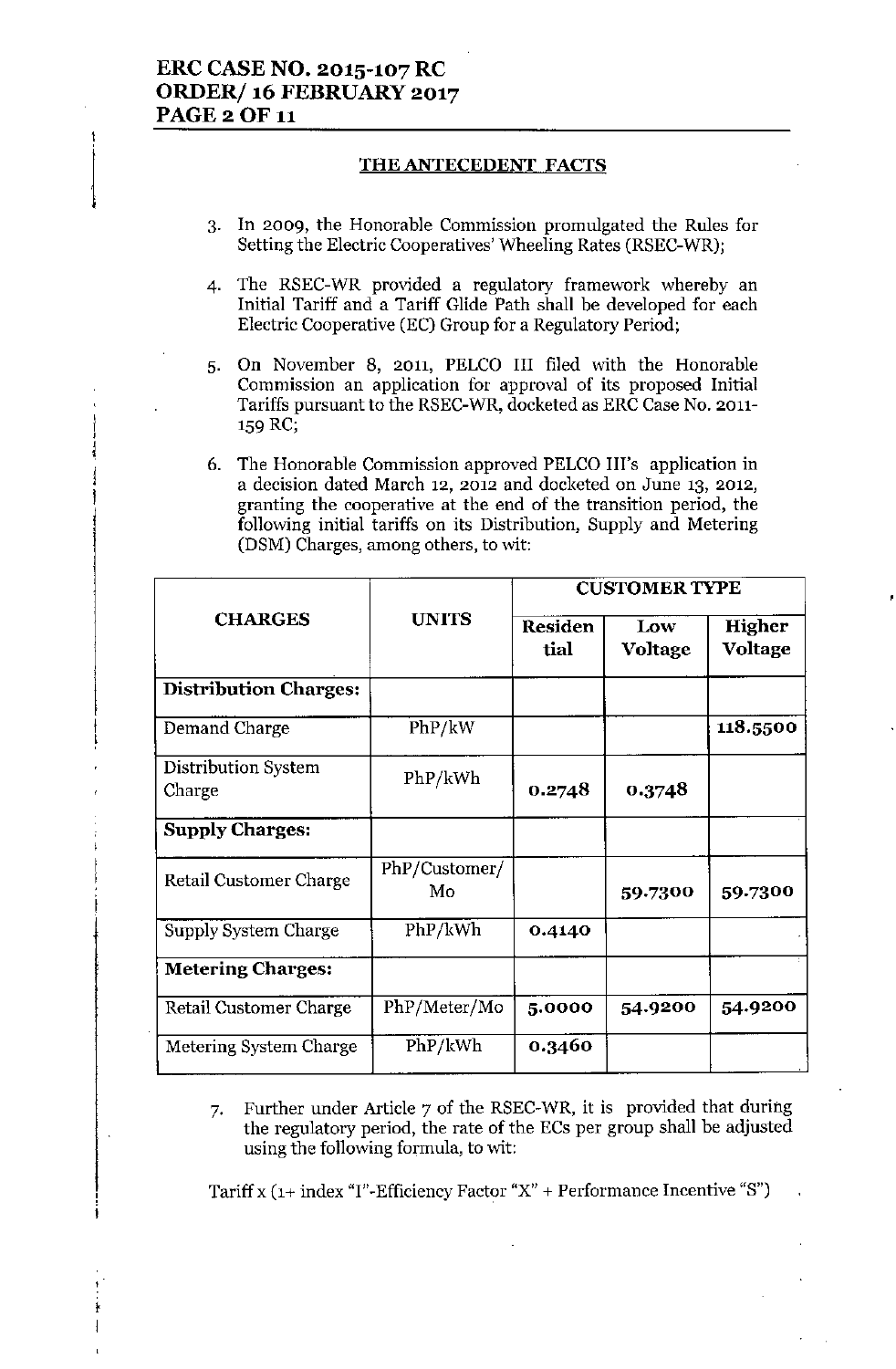The Index "I", shall be an escalation factor to be used in adjusting the rates to reflect the combined impact of inflation and load factor. There shall be an efficiency factor "X" to account for the operational efficiency of the ECs in setting their rates. There shall be a performance incentive "S" which shall reward or penalize the EC for above or below standard performance, respectively.

--.

The TGP is intended as a cap and the EC may move up to the cap, if it is a positive adjustment. If the cap is lower than the current average tariff, a reduction may be implemented.

#### LEGAL BASIS FOR THE APPLICATION

- 8. On May 2, 2011, the Honorable Commission promulgated the Tariff. Glide Path (TGP) Rules pursuant to Article 7 of the RSEC-WR;
- 9. The TGP is a rate adjustment mechanism which provides an opportunity for the ECs to adjust their rates once every three (3) years. The rate adjustments may occur at the start of the fourth year of the first Regulatory Period and every three years thereafter;
- 10. Under the TGP, the regulatory period is six (6) years for each entry group. For the Third Entrant Group, the first regulatory period is from January 1,2013 to December 31,2018.
- 11. Further under the TGP Rules, the concerned EC shall use the following formula in determining the TGP for the first to third years of the Regulatory Period, to wit:

 $TGP_A = TGP_n + TGP_{n+1}TGP_{n+2}$  where

TGP<sub>n</sub>  $= I_n - X_n + s_n$ 

N  $\equiv$  the first year of their Regulatory Period and succeeding Regulatory Periods

Except that for the first two years of the First Regulatory Period, "X" will be equal to zero and thereafter shall not be less than zero. The TGP calculated for each of the three years will be summed to determine the possible rate adjustment the starting on the Fourth Year of the current Regulatory Period.

12. In its decision in ERC Case No. 2011-159 RC, the Honorable Commission directed PELCO III to implement its revised rates based on the RSEC-WR starting January 2012 and ending December 2014 and emphasized that the implementaion of its transition rates coincides with the first regulatory year of the TGP. In the said decision, PELCO III was grouped with the Third Entrant Group under the TGP Rules, and directed to file its application for rate adjustment pursuant thereto within the timeline set for ECs belonging to the Third Entrant Group. Hence, this application.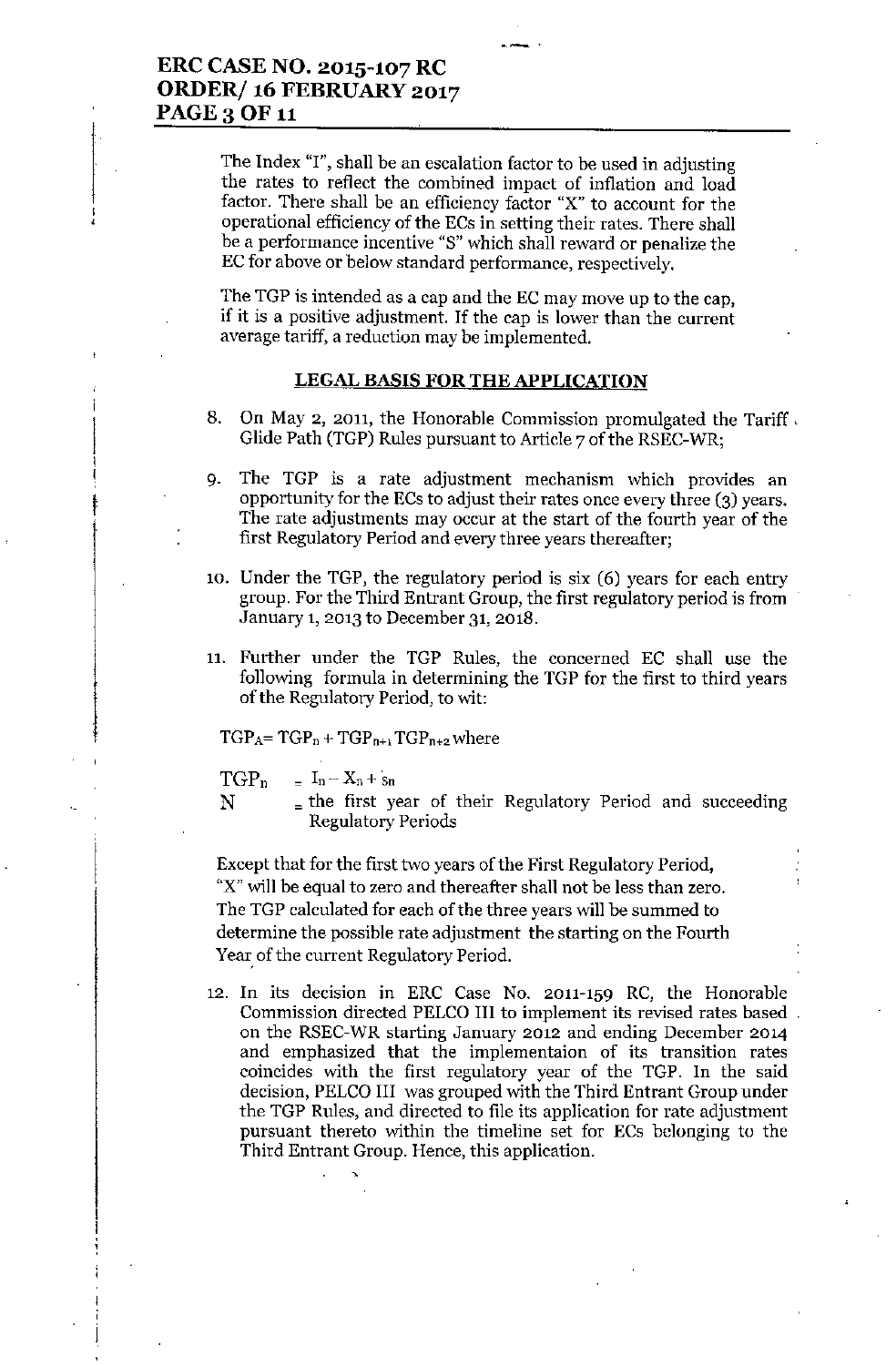i I I<br>I<br>I<br>I

—<br>|<br>|<br>| |<br>|<br>| , !<br>!<br>! , i<br>1<br>1 1<br>1 1 , , f r<br>!

I  $\left| \cdot \right|$ 

#### THE PROPOSED RATE ADJUSTMENT

'3. Applying the methodology embodied in the TGP Rules, PELCO III calculated the values of the "I", "X" and "8" and came up with the following results, to wit:

|                    |       |          |          |          | TGP A           |
|--------------------|-------|----------|----------|----------|-----------------|
|                    | ար    | "Χ"      | "S"      | TGP A    | (Excluding "S") |
| Year 2013          | 0.00% | $0.00\%$ | $0.00\%$ | $0.00\%$ | $0.00\%$        |
| Year 2014          | 0.00% | $0.00\%$ | 0.80%    | $0.80\%$ | 0.00%           |
| Year 2015          | 0.75% | 0.60%    | 0.80%    | 0.95%    | 0.15%           |
| <b>Net Results</b> |       |          |          | 1.75%    | 0.15%           |

'4. Applying the above values resulted in adjustments on PELCO III's DSM Rates, as follows:

|                                   |                 | <b>CUSTOMER TYPE</b> |                |                          |
|-----------------------------------|-----------------|----------------------|----------------|--------------------------|
|                                   | <b>UNITS</b>    | <b>Residential</b>   | Low<br>Voltage | Higher<br><b>Voltage</b> |
| <b>Distribution Charges:</b>      |                 |                      |                |                          |
| <b>Demand Charge</b>              | PhP/kW          |                      |                | 121.0957                 |
| <b>Distribution System Charge</b> | PhP/kWh         | 0.2807               | 0.3828         |                          |
| <b>Supply Charges:</b>            |                 |                      |                |                          |
| <b>Retail Customer Charge</b>     | PhP/Customer/Mo |                      | 61.0126        | 61.0126                  |
| <b>Supply System Charge</b>       | PhP/kWh         | 0.4229               |                |                          |
| <b>Metering Charges:</b>          |                 |                      |                |                          |
| <b>Retail Customer Charge</b>     | PhP/Meter/Mo.   | 5.1074               | 56.0993        | 56.0993                  |
| Metering System Charge            | PhP/kWh         | 0.3534               |                |                          |

## A. WITH PERFORMANCE INCENTIVE "S"

## B) EXCLUDING PERFORMANCE INCENTIVE "S"

|                              |        |                    | <b>CUSTOMER TYPE</b> |                   |  |  |
|------------------------------|--------|--------------------|----------------------|-------------------|--|--|
|                              | UNITS  | <b>Residential</b> | Low:<br>Voltage      | Higher<br>Voltage |  |  |
| <b>Distribution Charges:</b> |        |                    |                      |                   |  |  |
| Demand Charge                | PhP/kW | $\cdot$            |                      | 118.7247          |  |  |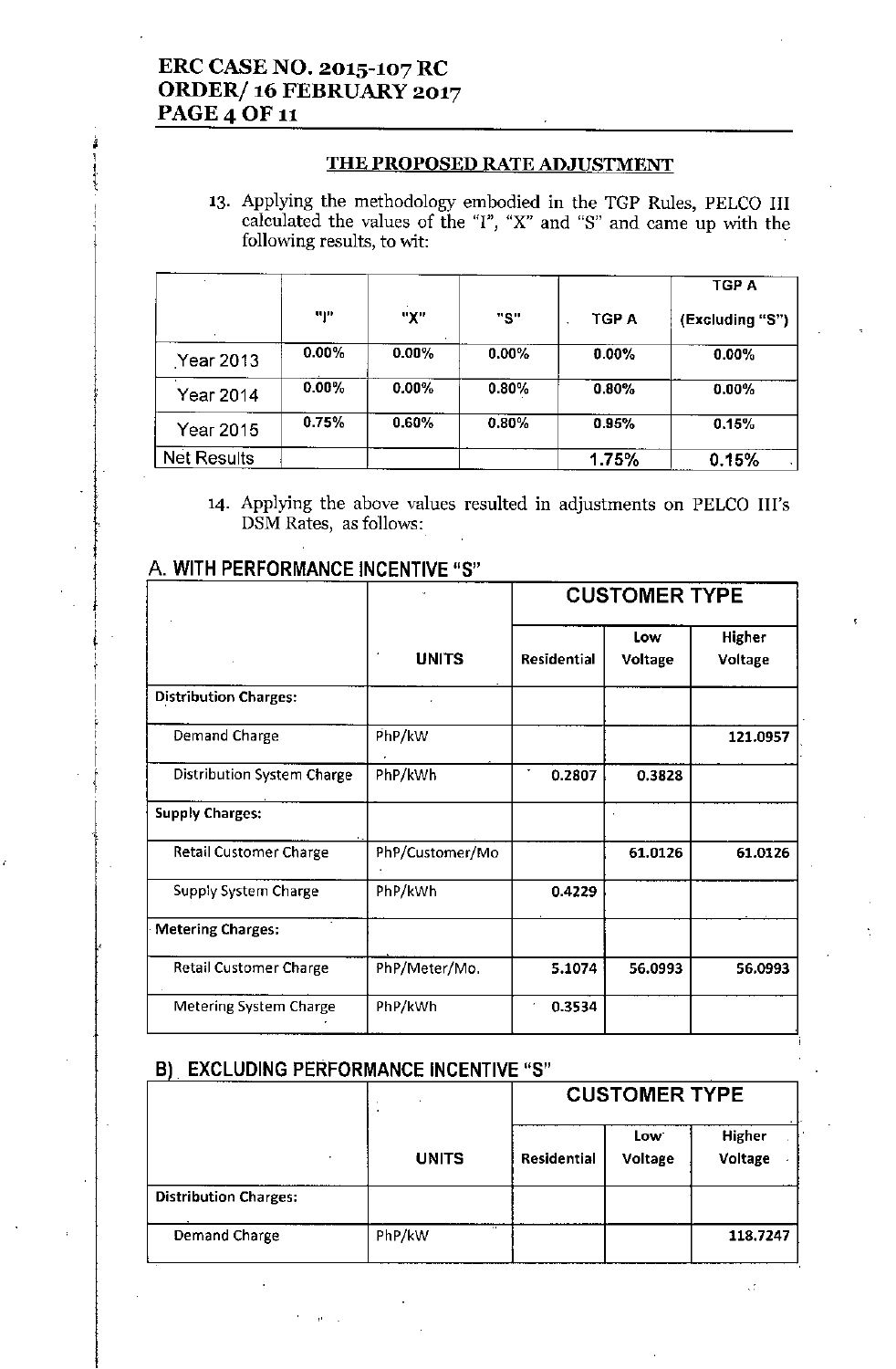## ERC CASE NO. 2015-107 RC ORDER/ 16 FEBRUARY 2017 PAGE 5 OF 11

;<br>+

—<br>I<br>I<br>I

I

 $\ddagger$ 

 $\mathbf{I}$ I f

I

| Distribution System Charge    | PhP/kWh         | 0.2752 | 0.3754  |         |
|-------------------------------|-----------------|--------|---------|---------|
| <b>Supply Charges:</b>        |                 |        |         |         |
| <b>Retail Customer Charge</b> | PhP/Customer/Mo |        | 59.8180 | 59.8180 |
| Supply System Charge          | PhP/kWh         | 0.4146 |         |         |
| <b>Metering Charges:</b>      |                 |        |         |         |
| <b>Retail Customer Charge</b> | PhP/Meter/Mo.   | 5.0074 | 55.0009 | 55.0009 |
| Metering System Charge        | PhP/kWh         | 0.3465 |         |         |

'5. Consequently, applicant respectfully prays for the approval of the foregoing calculated DSM rates.

## SUPPORTING DATAAND DOCUMENTS

16. In support of the foregoing computations, the cooperative is submitting herewith the following data and documents, which are being made integral parts hereof, to wit:

| Annex | Nature of Document                                                                   |  |
|-------|--------------------------------------------------------------------------------------|--|
|       | Proposed TGP Calculation and supporting documents<br>using the prescribed templates: |  |
| Α     | Index "I" Calculation                                                                |  |
| $A-2$ | Efficiency Factor "X" Calculation                                                    |  |
| $A-3$ | Performance Incentive "S" Calculation                                                |  |
| B     | Monthly Financial and Statistical Report (MFSR) –                                    |  |
|       | Sections B and E $(2010-2014)$                                                       |  |
| C     | Billing Determinants Template (kWh Sales, Number of                                  |  |
|       | Customers, kW Demand(2010-2104)                                                      |  |
| D     | Sample Bills (per customer type) (2010 -2014)                                        |  |
| E     | Regional CPI (2011-2014)                                                             |  |
| F     | RFSC/Reinvestment Fund Utilization (2012-2014)                                       |  |
| G     | Consumer Complaints (Summary or Tracking Form)                                       |  |
|       | $(2012 - 2014)$                                                                      |  |
| Η     | Audited Financial Statements (2010 - 2014)                                           |  |

#### ALLEGATIONS IN SUPPORT OF THE PRAYER FOR PROVISIONAL AUTHORITY

17. Applicant repleads the foregoing allegations as may be material herein;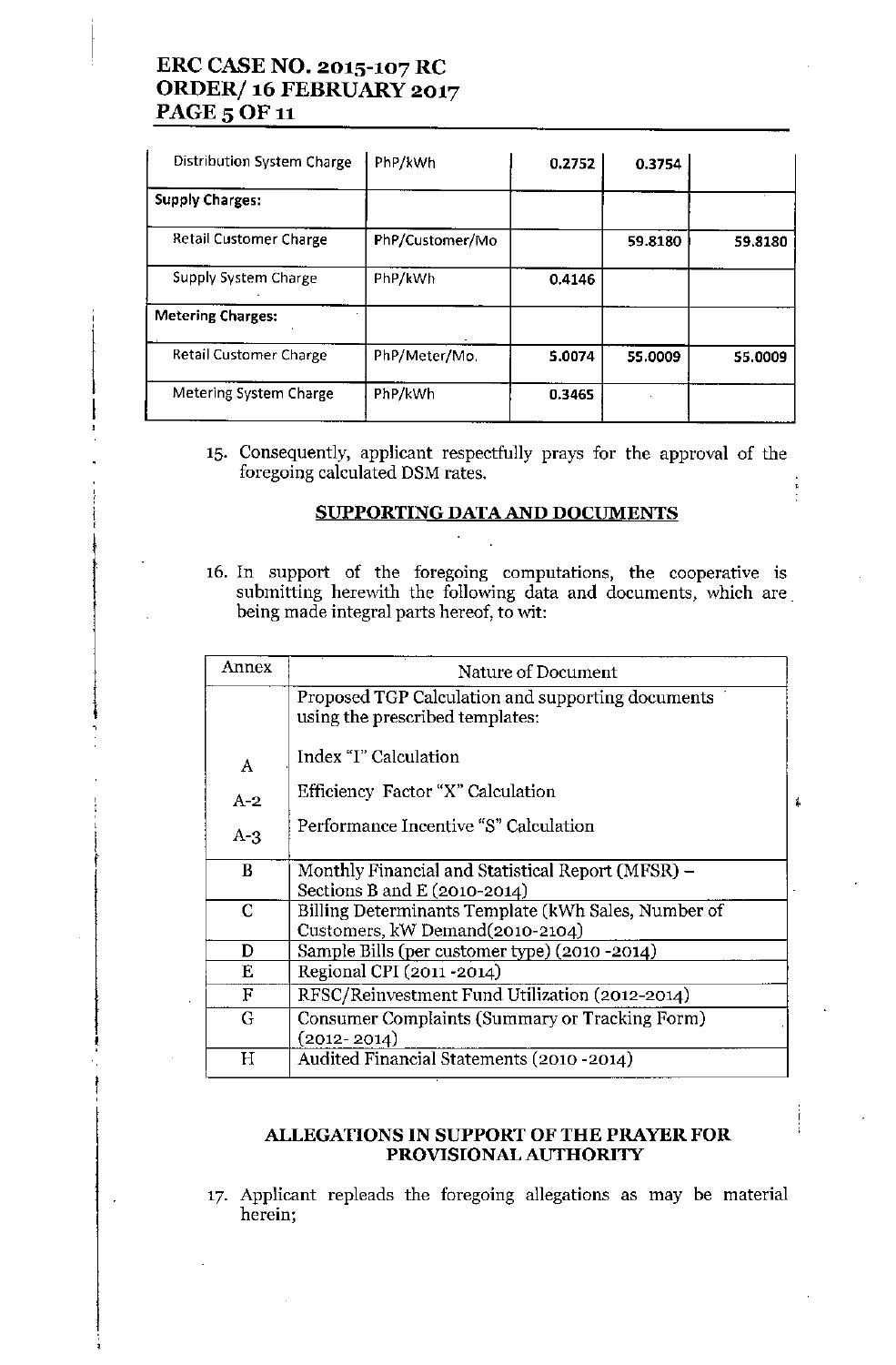, *r*

‡<br>‡

- 18. Applicant's current DSM rates were implemented starting way back January 2012;
- 19. Over the years, the cost of its operations has significantly increased, not only as a logical effect of inflation as well as certain governmental requirements, but likewise due to the inevitable expansion of its distribution network brought about by the extension of its services to remote areas. More 'significantly, the cooperative has been implementing the Sitio Energization Program (SEP) of the Aquino government, such that the massive expansion of its distribution lines up to the remotest areas has considerably increased its operational and maintenance costs, not to mention the increased system loss which the cooperative is likely to absorb. All these costs were not duly provided for in its current rates and the general funds being generated from its DSM revenues as granted under the RSEC-WR are no longer sufficient to cover these inevitable costs;
- 20. Thus, the cooperative urgently needs additional funds to be able to cope with the rising costs of its operations;
- 21. Further, based on the provisions of the TGP Rules, for cooperatives belonging to the Third Eutrant Group, their initial tariff shall be adjusted at the start of the fourth regulatory year of the First Regulatory Period, which is January 1, 2016;
- 22. Considering the foregoing, applicant respectfully prays that while the  $\epsilon$ instant application is pending, it be granted a provisional authority to tmplement the proposed rates effective January 1, 2016.

#### COMPLIANCE WITH PRE-FILING REQUIREMENTS

23. Finally, in compliance with the ERC Rules of Practice and Procedure, applicant is likewise submitting herewith the following documents, which are being made integral parts hereof, to wit:

| Annex           | <b>Nature of Document</b>                                                                                                                           |
|-----------------|-----------------------------------------------------------------------------------------------------------------------------------------------------|
|                 | Affidavit in Support of the Prayer for Provisional Authority                                                                                        |
| $J$ to $J-1$    | Proof of furnishing copies of the Application to the Sangguniang<br>Bayan of Apalit and Sangguniang Panlalawigan of Pampanga                        |
| K and<br>series | Proof of publication of the Application in a newspaper of general<br>circulation in PELCO III's franchise area or where its principally<br>operates |

#### **PRAYER**

i **WHEREFORE,** premises considered, it is most respectfully prayed of ( this Honorable Commission that pending evaluation of the instant application or after due notice and hearing, as the case may be, PELCO III be allowed to implement either of the following two  $(2)$  alternative proposed new rates for its Distribution, Supply and Metering (DSM) Charges, effective January 1, 2016, to wit: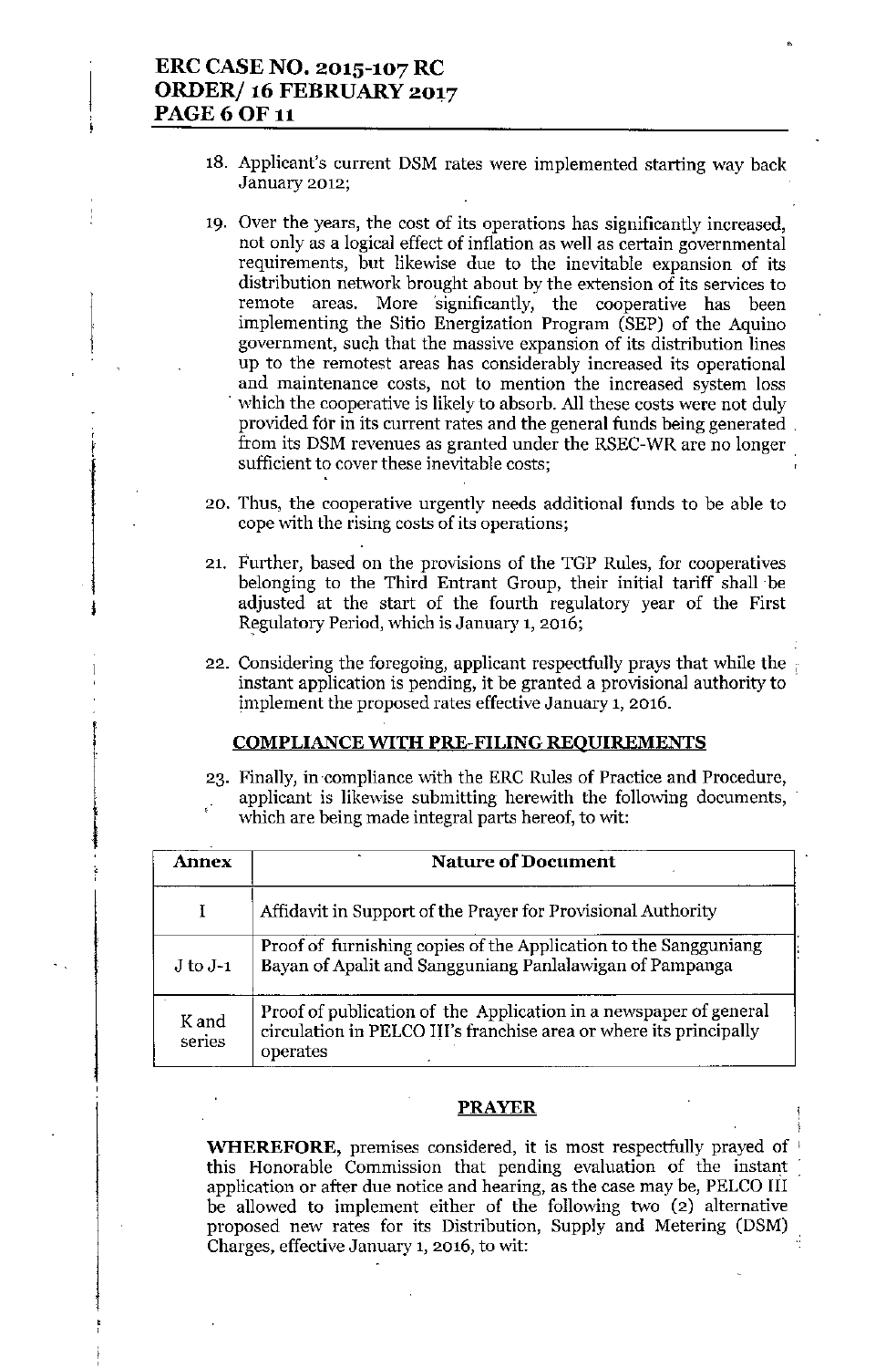## ERC CASE NO. 2015-107 RC ORDER/ 16 FEBRUARY 2017 PAGE 7 OF 11

# A. WITH PERFORMANCE INCENTIVE "5"

 $\vdots$ 

3

|                                   | <b>UNITS</b>    | <b>CUSTOMER TYPE</b> |                |                   |
|-----------------------------------|-----------------|----------------------|----------------|-------------------|
|                                   |                 | Residential          | Low<br>Voltage | Higher<br>Voltage |
| <b>Distribution Charges:</b>      |                 |                      |                |                   |
| Demand Charge                     | PhP/kW          |                      |                | 121.0957          |
| <b>Distribution System Charge</b> | PhP/kWh         | 0.2807               | 0.3828         |                   |
| <b>Supply Charges:</b>            |                 |                      |                |                   |
| <b>Retail Customer Charge</b>     | PhP/Customer/Mo |                      | 61.0126        | 61.0126           |
| Supply System Charge              | PhP/kWh         | 0.4229               |                |                   |
| <b>Metering Charges:</b>          |                 |                      |                |                   |
| <b>Retail Customer Charge</b>     | PhP/Meter/Mo.   | 5.1074               | 56.0993        | 56.0993           |
| <b>Metering System Charge</b>     | PhP/kWh         | 0.3534               |                |                   |

# B) EXCLUDING PERFORMANCE INCENTIVE "5"

|                               |                 | <b>CUSTOMER TYPE</b> |                |                   |
|-------------------------------|-----------------|----------------------|----------------|-------------------|
|                               | <b>UNITS</b>    | <b>Residential</b>   | Low<br>Voltage | Higher<br>Voltage |
| <b>Distribution Charges:</b>  |                 |                      |                |                   |
| Demand Charge                 | PhP/kW          |                      |                | 118.7247          |
| Distribution System Charge    | PhP/kWh         | 0.2752               | 0.3754         |                   |
| <b>Supply Charges:</b>        |                 |                      |                |                   |
| <b>Retail Customer Charge</b> | PhP/Customer/Mo |                      | 59.8180        | 59.8180           |
| Supply System Charge          | PhP/kWh         | 0.4146               |                |                   |
| <b>Metering Charges:</b>      |                 |                      |                |                   |
| <b>Retail Customer Charge</b> | PhP/Meter/Mo.   | 5.0074               | 55.0009        | 55.0009           |
| Metering System Charge        | PhP/kWh         | 0.3465               |                |                   |

Other reliefs, just and equitable in the premises are likewise prayed for.

Finding the said Application sufficient in substance with the required fees having been paid, the same is hereby set for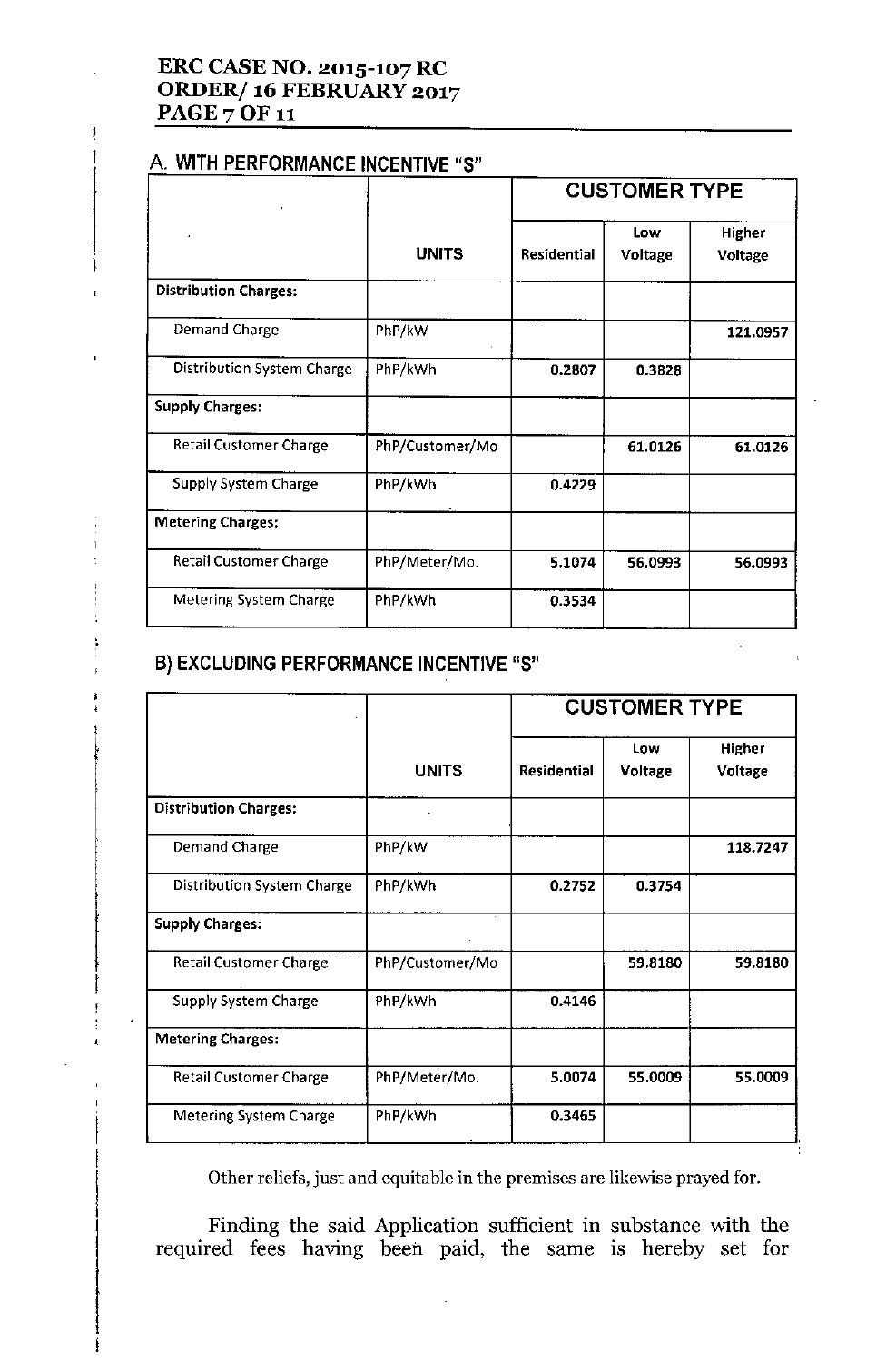## **ERCCASENO. 2015-107 RC ORDER/ 16 FEBRUARY 2017** PAGE 8 OF 11

 $\frac{1}{2}$  $\frac{1}{2}$  determination of compliance with the jurisdictional requirements, expository presentation, Pre-trial Conference, and presentation of evidence on **06 April 2017 (Thursday) at two o'clock in the afternoon (2:00 P.M.), at PELCOIll's principal office at Mc Arthur Hi-way, Sampaloc, Apalit, Pampanga.**

Accordingly, PELCO III is hereby directed to:

- 1) Cause the publication of the attached Notice of Public Hearing in two (2) newspapers of nationwide circulation in the Philippines at their own expense, twice (2X) within two (2) successive weeks, the dates of publication not being less than seven (7) days apart and the date of the last publication to be made not later than ten (10) days before the date of the scheduled initial hearing;
- 2) Furnish with copies of this Order and the attached Notice of Public Hearing the Offices of the Provincial Governors, the City and Municipal Mayors, and the Local Government. Unit (LGU) legislative bodies within PELCO III's franchise area for the appropriate posting thereof on their respective bulletin boards;
- 3) Inform of the filing of the *Application,* its reasons therefor, and of the scheduled hearing thereon the consumers within PELCO Ill's franchise area, by any other means available and appropriate;
- 4) Furnish with copies of the *Application,* this Order and the attached Notice of Public Hearing the Office of the Solicitor General (OSG), the Commission on Audit (COA), and the Committees on Energy of both Houses of Congress. They are hereby requested, if they so desire to send their duly authorized representatives at the scheduled hearing; and
- 5) Furnish with copies of the *Application* and its attachments all those making requests therefor, subject to reimbursement of reasonable photocopying costs.

 $\ddot{\ddot{\phantom{1}}}$ t

On the date of the initial hearing, Applicant must submit to the  $\dagger$ Commission its written compliance with the aforementioned' jurisdictional requirements attaching therewith, methodically, arranged and duly marked the following: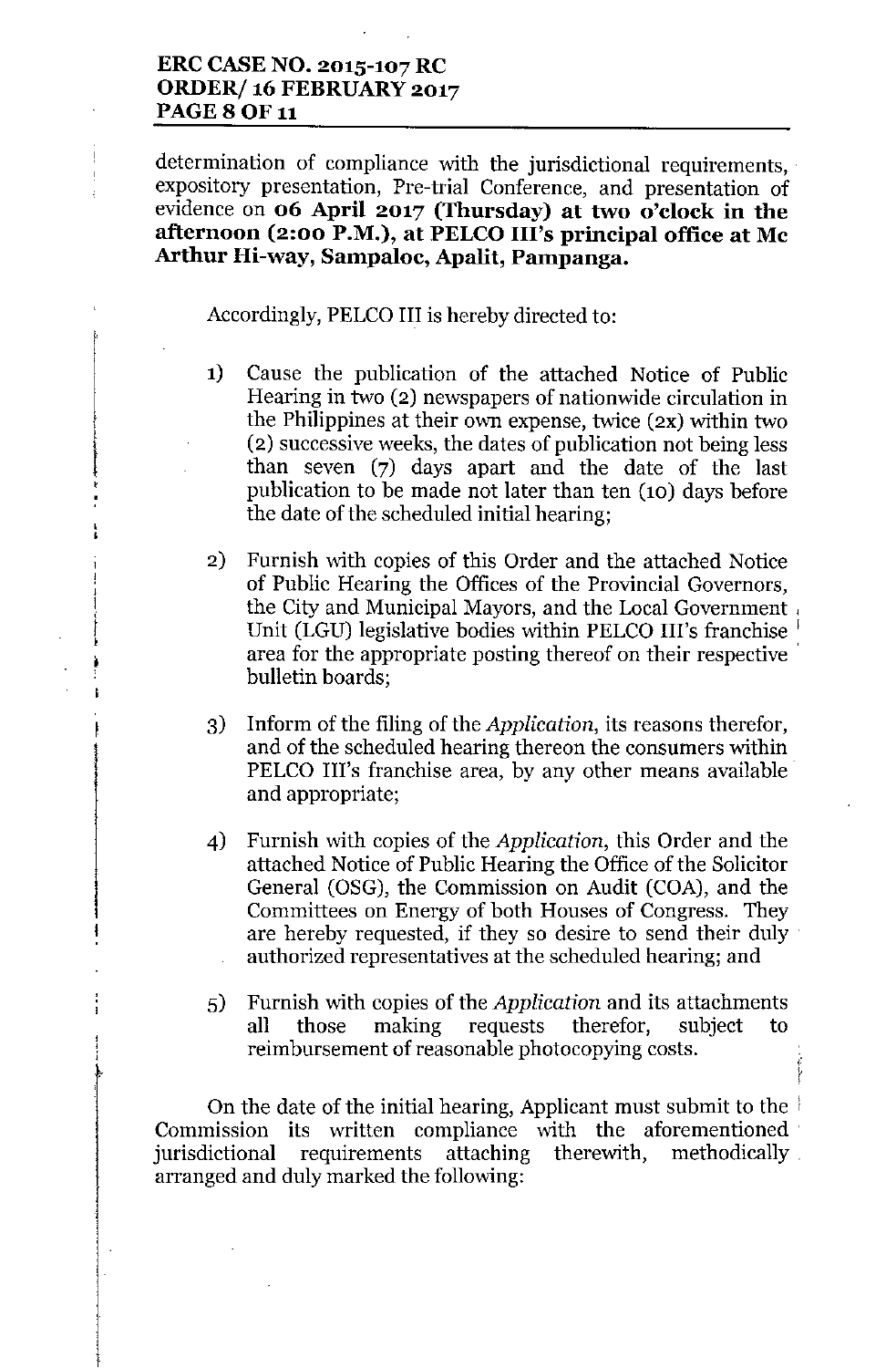## **ERC CASE NO. 2015-107 RC ORDER/ 16 FEBRUARY 2017 PAGE 9 OF 11**

- 1) The evidence of publication of the attached Notice of Public Hearing consisting of affidavits of the Editors or Business Managers of the newspapers where the said Notice of Public Hearing was published, and the complete issues of the said newspapers;
- 2) The evidence of actual posting of this Order and the attached Notice of Public Hearing, consisting of certifications issued to that effect, signed by the aforementioned Governors, Mayors, and LGU legislative bodies or their duly authorized representatives, bearing the seals of their offices;
- 3) The evidence of the means employed by Applicant to inform of the filing of the *Application,* its reasons therefore, and of the scheduled hearing thereon, the consumers within the affected franchise area;
- 4) The evidence of receipt of copies of the *Application,* this Order, and the attached Notice of Public Hearing by the Office of the Solicitor General (OSG), the Commission on Audit (COA), and the Committees on Energy of both Houses of Congress;
- 5) The evidence of receipt of copies of the *Application* and its attachments by all those making requests therefor, if any; and
- 6) Such other proofs of compliance with the requirements of the Commission.

Applicant and all interested parties are also required *to* submit, at least five (5) days before the date of initial hearing and Pre-Trial Conference, their respective Pre-Trial Briefs containing, among: others:

- 1) A summary of admitted facts and proposed stipulation of facts;
- 2) The issues to be tried or resolved;

•

3) The documents or exhibits to be presented, stating the purposes and proposed markings therefore; and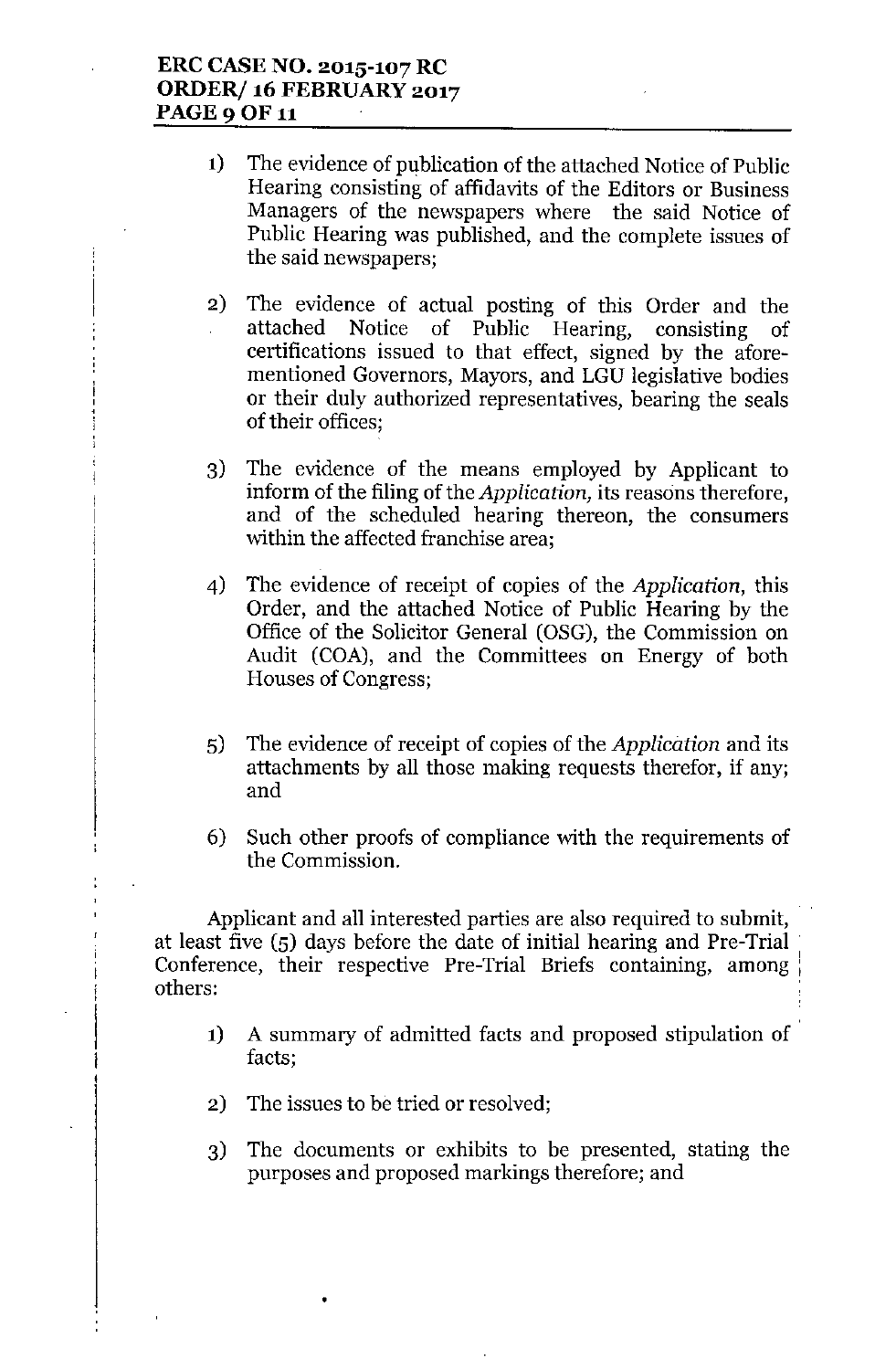## ERC CASE NO. 2015-107 RC ORDER/16 FEBRUARY 2017 **PAGE 10 OF 11**

 $\Delta$ The number and names of the witnesses, with their written testimonies in a Judicial Affidavit form attached to the Pretrial Brief.

Failure of Applicant to submit the required Pre-Trial Brief and Judicial Affidavits of its witnesses within the prescribed period shall be a ground for cancellation of the scheduled hearing, and the resetting of which shall be six (6) months from the said date of cancellation.

PELCO III must also be prepared to make an expository presentation of the instant Application, aided by whatever communication medium that it may deem appropriate for the purpose, in order to put in plain words and explain, for the benefit of the consumers and other concerned parties, what the Application is all about and the reasons and justifications being cited in support thereof.

### **SO ORDERED.**

Pasig City, 16 February 2017.

FOR AND BY AUTHORITY OF THE COMMISSION:

Chairman and CEO

ZAR

**JOSE VICENTE B. SAI** 

**NCC/ARCTPAR/AL** 

COPY FURNISHED:

- 1. Atty. Jeremiah D. Francisco Counsel for PELCO III Dechaves and Evangelista Law Offices Units 1609-1610, Tycoon Center, Pearl Drive Ortigas Center, Pasig City
- 2. Pampanga III Electric Cooperative, Inc. (PELCO III) Sampaloc, Apalit, Pampanga
- 3. Office of the Solicitor General 134 Amorsolo Street, Legaspi Village Makati City, Metro Manila